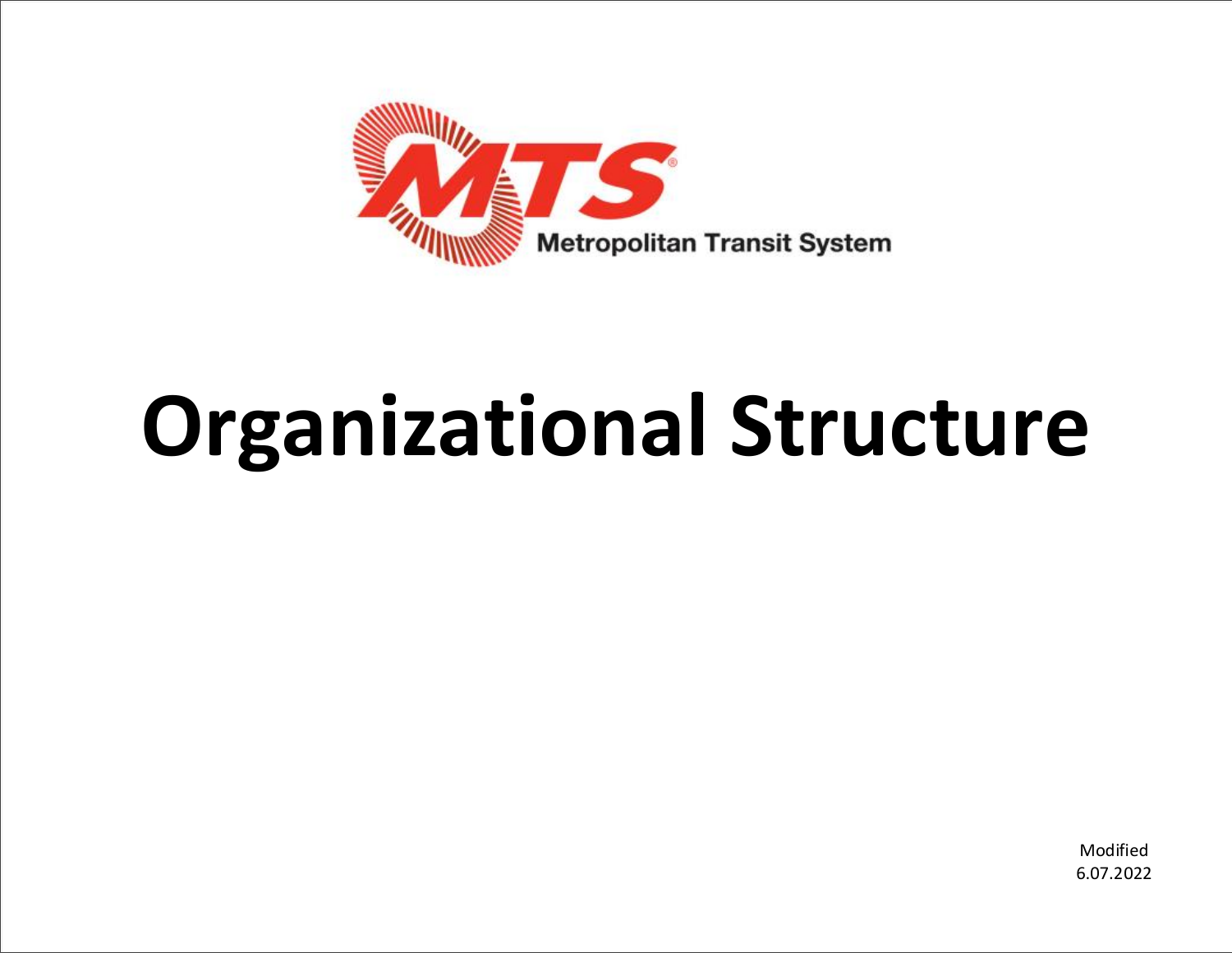| <b>Name</b>                            | <b>Job Title</b>                                  | Page #                  |
|----------------------------------------|---------------------------------------------------|-------------------------|
| Nathan Fletcher-Chair                  | <b>Board Member</b>                               | $\mathbf{1}$            |
| Paloma Aguirre - Imperial Beach        | <b>Board Member</b>                               | $\mathbf{1}$            |
| Sean Elo-Rivera - San Diego            | <b>Board Member</b>                               | $\mathbf{1}$            |
| Caylin Frank - Poway                   | <b>Board Member</b>                               | $\mathbf 1$             |
| Jill Galvez - Chula Vista              | <b>Board Member</b>                               | $\mathbf 1$             |
| George Gastil - Lemon Grove            | <b>Board Member</b>                               | $\mathbf 1$             |
| Todd Gloria - San Diego                | <b>Board Member</b>                               | $\mathbf 1$             |
| Steve Goble - El Cajon                 | <b>Board Member</b>                               | $\mathbf{1}$            |
| Ronn Hall - Santee                     | <b>Board Member</b>                               | $\mathbf 1$             |
| Monica Montgomery - San Diego          | <b>Board Member</b>                               | $\mathbf 1$             |
| Vivian Moreno - San Diego              | <b>Board Member</b>                               | $\mathbf 1$             |
| Mary Salas - Chula Vista               | <b>Board Member</b>                               | $\mathbf{1}$            |
| Bill Sandke - Coronado                 | <b>Board Member</b>                               | $\mathbf{1}$            |
| Alejandra Sotelo-Solis - National City | <b>Board Member</b>                               | $\mathbf{1}$            |
| Jack Shu - La Mesa                     | <b>Board Member</b>                               | $\mathbf 1$             |
| Michael Adams                          | Manager of Training (Transportation)              | $\overline{a}$          |
| Emma Aguilera                          | Payroll Manager                                   | $\overline{7}$          |
| Rodrigo Alonso                         | Information and Intelligence Manager              | 9                       |
| Craig Auker                            | <b>Accounting Manager</b>                         | $\overline{7}$          |
| David Bagley                           | System Safety Manager                             | $\overline{\mathbf{3}}$ |
| Elias Belknap                          | Senior Project Manager                            | 10                      |
| Stacie Bishop                          | Manager of Marketing and Communications           | 11                      |
| <b>Brent Boyd</b>                      | Manager of Service Quality & Special Operations   | 3                       |
| Devin Braun                            | Director of Transportation                        | $\overline{a}$          |
| Gary Brown                             | Supervisor of Warehouse Ops                       | $\overline{7}$          |
| Fred Byle                              | Superintendent of Wayside Maintenance             | $\overline{\mathbf{3}}$ |
| Rodrigo Carrasco                       | Senior Transportation Planner                     | 12                      |
| Eric Cheng                             | Transit Asset Mangement Program Manager           | $\overline{7}$          |
| Sharon Cooney                          | Chief Executive Officer                           | $\overline{2}$          |
| Monica Coria                           | Manager of Right of Way Engineering               | 10                      |
| Dennis Conzemius                       | <b>Operations Manager</b>                         | 9                       |
| James Cregg                            | Assistant Superintendent of LRV                   | 3                       |
| <b>Timothy Curran</b>                  | Deputy Director of Transit Enforcement            | 8                       |
| Mike Daney                             | Director of Contract Services                     | $\overline{a}$          |
| Jorge Delgado                          | Division Manager (Maintenance) - KMD              | $\overline{4}$          |
| Amanda Denham                          | Director of Support Services                      | $\overline{a}$          |
| Denis Desmond                          | Director of Planning & Scheduling                 | 12                      |
| Erin Dunn                              | Controller                                        | $\overline{7}$          |
| Ibn Edwards                            | Assistant Manager of Facilities                   | $\overline{\mathbf{3}}$ |
| Douglas Ellis                          | Facilities Supervisor - Bus                       | $\overline{a}$          |
| Leonardo Fewell                        | For-Hire Vehicle Administration Manager           | 6                       |
| <b>Bobby Franklin</b>                  | Supervisor of Warehouse Ops                       | $\overline{7}$          |
| <b>Heather Furey</b>                   | Director of Capital Projects                      | 10                      |
| Ernesto Garcia                         | <b>Network Operations Manager</b>                 | 9                       |
| Jared Garcia                           | Manager of Safety (Bus)                           | $\overline{4}$          |
| Jan Gardetto                           | Executive Assistant GC / Asst. Clerk of the Board | 6                       |
| Andy Goddard                           | Superintendent of LRV Maintenance                 | 3                       |
| Dalia Gonzalez                         | Executive Assistant/ Clerk of the Board           | $\overline{2}$          |
| Ed Graham                              | Asst. Superintendent of Transportation            | $\overline{\mathbf{3}}$ |
| <b>Kelsey Hamm</b>                     | Executive Assistant (CIO)                         | $\mathbf{9}$            |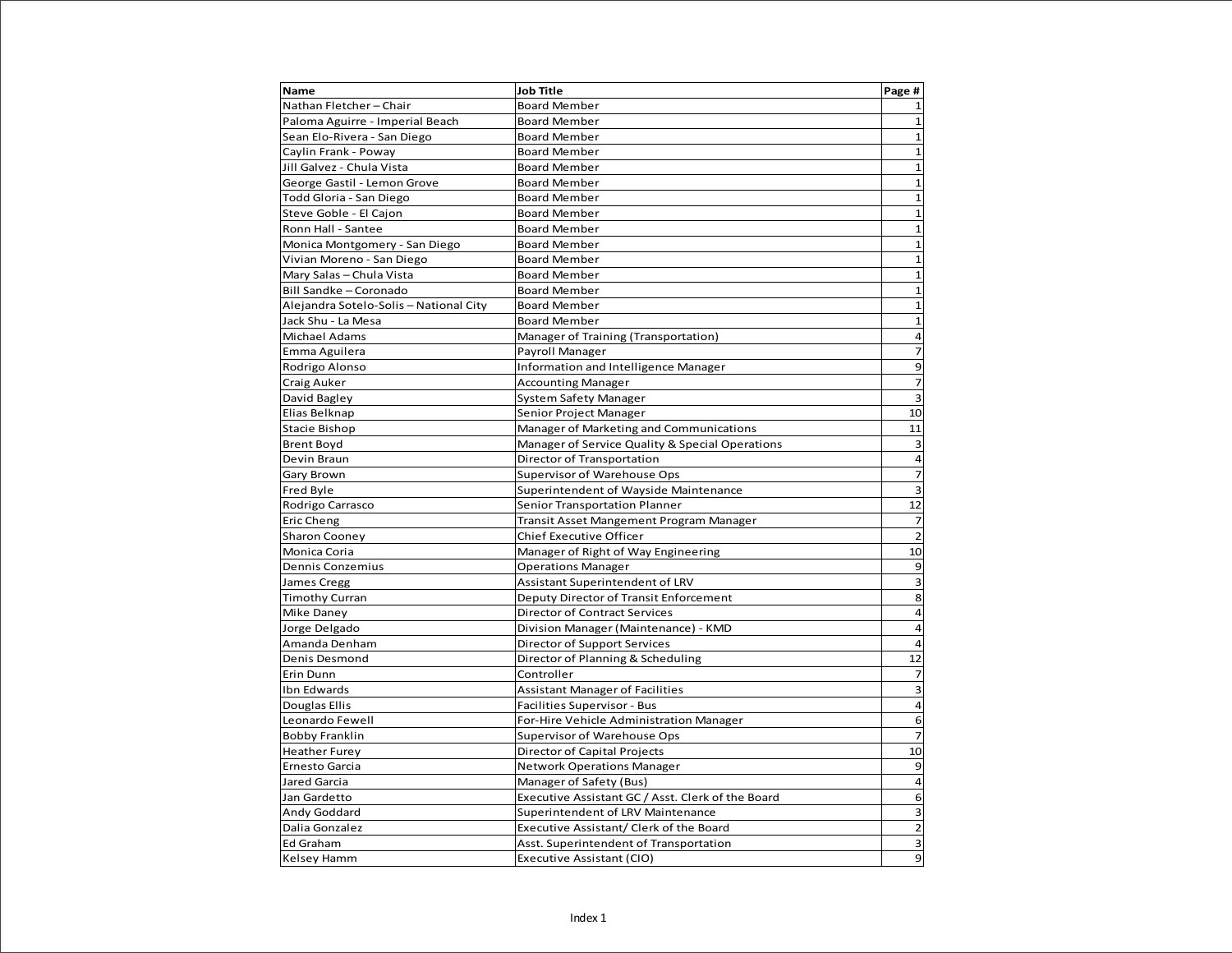| Name                    | <b>Job Title</b>                                | Page #                   |
|-------------------------|-------------------------------------------------|--------------------------|
| Latosha Hardage         | Transportation Manager (IAD)                    | $\overline{a}$           |
| Bryan Killian           | Manager of Transportation Comm & Technology     | $\overline{a}$           |
| Karen Landers           | General Counsel                                 | 6                        |
| Art Langit              | Leadership Development Specialist               | 5                        |
| Thuy Larkin             | <b>Talent Acquisition Manager</b>               | $\overline{5}$           |
| Samantha Leslie         | <b>Deputy General Counsel</b>                   | 6                        |
| Susan Lockwood          | Manager of Risk and Claims                      | $\overline{7}$           |
| Patrick Ma              | Director of Supply Chain & Operations           | $\overline{\phantom{a}}$ |
| <b>Israel Maldonado</b> | Fare Systems Administrator                      | 9                        |
| Lucia Mansour           | <b>Finance Assistant</b>                        | $\overline{7}$           |
| Larry Marinesi          | Chief Financial Officer                         | $\overline{7}$           |
| Quincy Marin            | Creative Design Manager                         | 11                       |
| Gabe Marquez            | <b>Transportation Manager (KMD)</b>             | $\overline{a}$           |
| Michael McEachern       | Project Manager                                 | 10                       |
| Gabriel McKee           | Project Manager                                 | 10                       |
| Theodore Metz           | Manager of Inventory Operations                 | $\overline{7}$           |
| Gordon Meyer            | <b>Operating Budget Supervisor</b>              | $\overline{7}$           |
| <b>Rolando Montes</b>   | <b>Superintendent of Facilities</b>             | $\mathbf{3}$             |
| Sean Myott              | Manager of Real Estate Assests                  | 9                        |
| <b>Beverly Neff</b>     | Senior Transportation Planner                   | 12                       |
| Ngan Nguyen             | Environmental Health & Safety Specialist        | 6                        |
| <b>Thang Nguyen</b>     | Sr. Project Manager - Rail System               | 10                       |
| Mark Olson              | Director of Marketing & Communications          | 11                       |
| <b>Emily Outlaw</b>     | <b>Chief Information Officer</b>                | 9                        |
| Thomas Pascarella       | Director of Fleet and Facility Maintenance      | $\overline{a}$           |
| Erin Pereira            | <b>Executive Assistant</b>                      | $\overline{\mathbf{4}}$  |
| Alex Pereyra            | Asst. Superintendent of Wayside Maintenance     | $\overline{\mathbf{3}}$  |
| Amelia Pizarro          | Administrative Assistant                        | $\overline{\mathbf{4}}$  |
| Leanne Powell           | Supervisor of Warehouse Ops                     | $\overline{\phantom{a}}$ |
| <b>Brian Riley</b>      | Superintendent of Transportation                | 3                        |
| Ray Rivera              | <b>Supervisor of Maintenance Training</b>       | $\overline{\mathbf{4}}$  |
| Jennifer Rodriguez      | Manager of PRONTO & Passenger Support           | $\overline{a}$           |
| Gregorio Romero         | Supervisor of Warehouse Ops                     | $\overline{z}$           |
| Lucero Sanchez          | Marketing Assistant                             | 11                       |
| <b>Brendan Shannon</b>  | Director of Human Resources                     | 5                        |
| Steven Shoemaker        | Division Manager (Maintenance) - IAD            | $\overline{4}$           |
| Al Stiehler             | Director of Transit Security & Passenger Safety | 8                        |
| Jeff Stumbo             | Chief Human Resources Officer (EEO Officer)     | 5                        |
| Erik Suel               | Development Manager                             | $\overline{9}$           |
| Toufic Tabshouri        | <b>Internal Auditor</b>                         | 6                        |
| E. Wayne Terry          | Chief Operating Officer (Rail)                  | 3                        |
| Mike Thompson           | Director of Financial Planning and Analysis     | $\overline{7}$           |
| <b>Steven Tomkiel</b>   | Manager of Scheduling                           | 12                       |
| Julia Tuer              | Manager of Government Affairs                   | $\overline{2}$           |
| Keith Vann              | Manager of Service Operations                   | $\overline{\mathbf{4}}$  |
| Kristine Villa          | Deputy Fare Systems Administrator               | 9                        |
| Jay Washburn            | Manager of Paratransit and Mini Bus             | $\overline{a}$           |
| <b>Wesley Wells</b>     | Quality Assurance Supervisor                    | $\overline{\mathbf{4}}$  |
| Kyle Whatley            | ZEV and Sustainability Manager                  | $\overline{4}$           |
| <b>Bree Wilcox</b>      | Manager of Benefits & Compensation              | 5                        |
| Neomi Woods             | Transit Services Data Analyst                   | 12                       |
| Michael Wygant          | Chief Operating Officer (Bus)                   | 4                        |
| Scott Ybarrondo         | Manager of Operations - Transit Enforcement     | 8                        |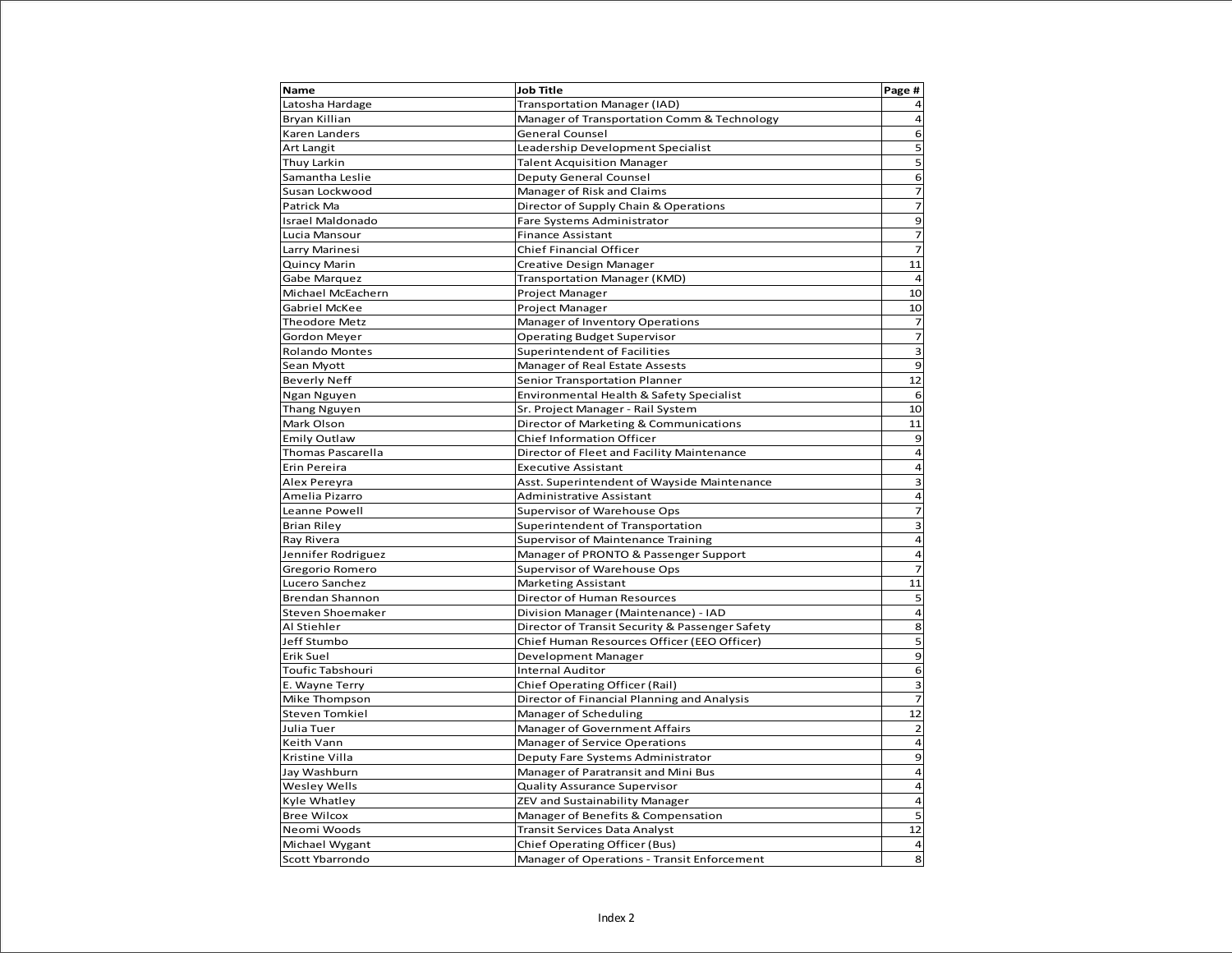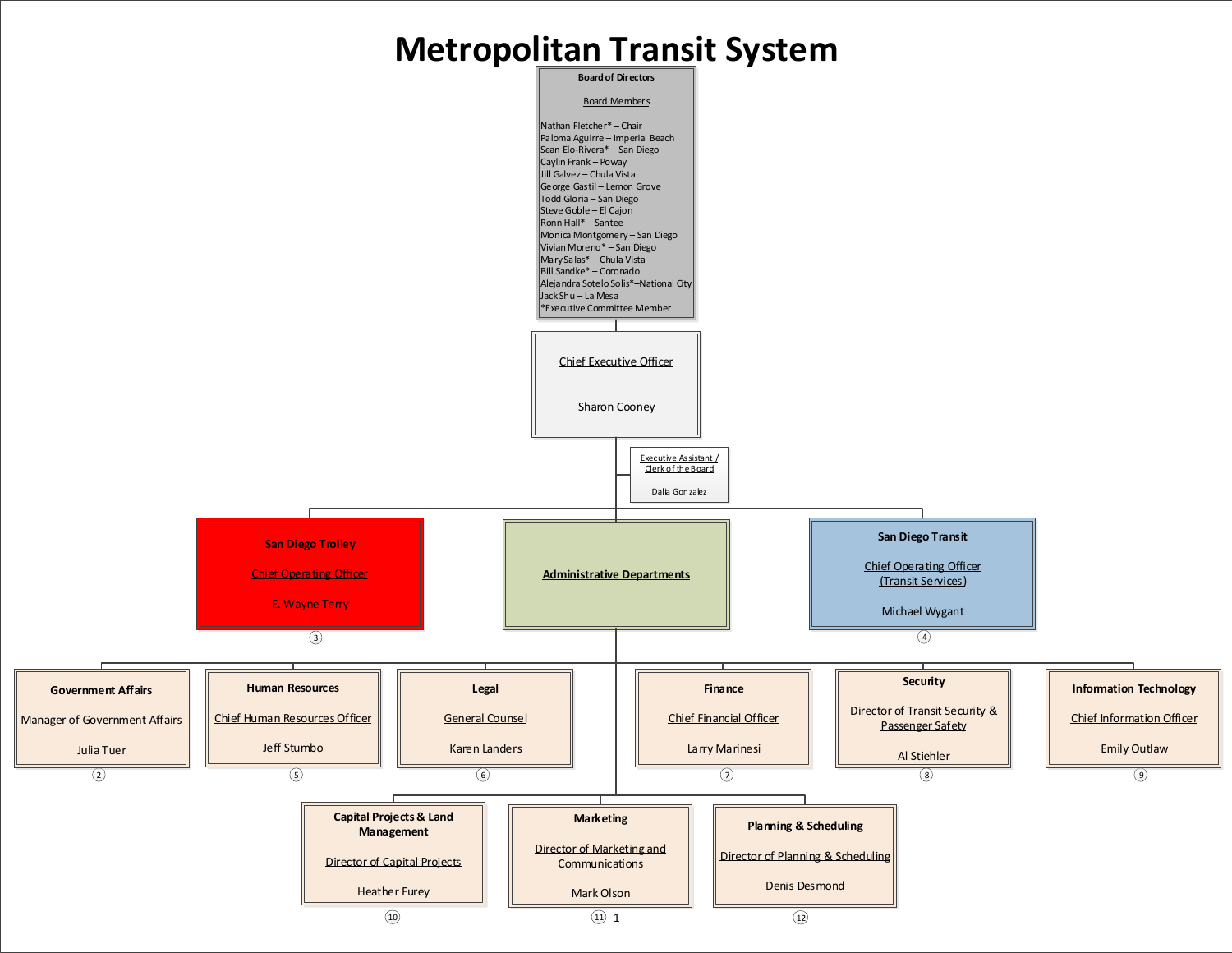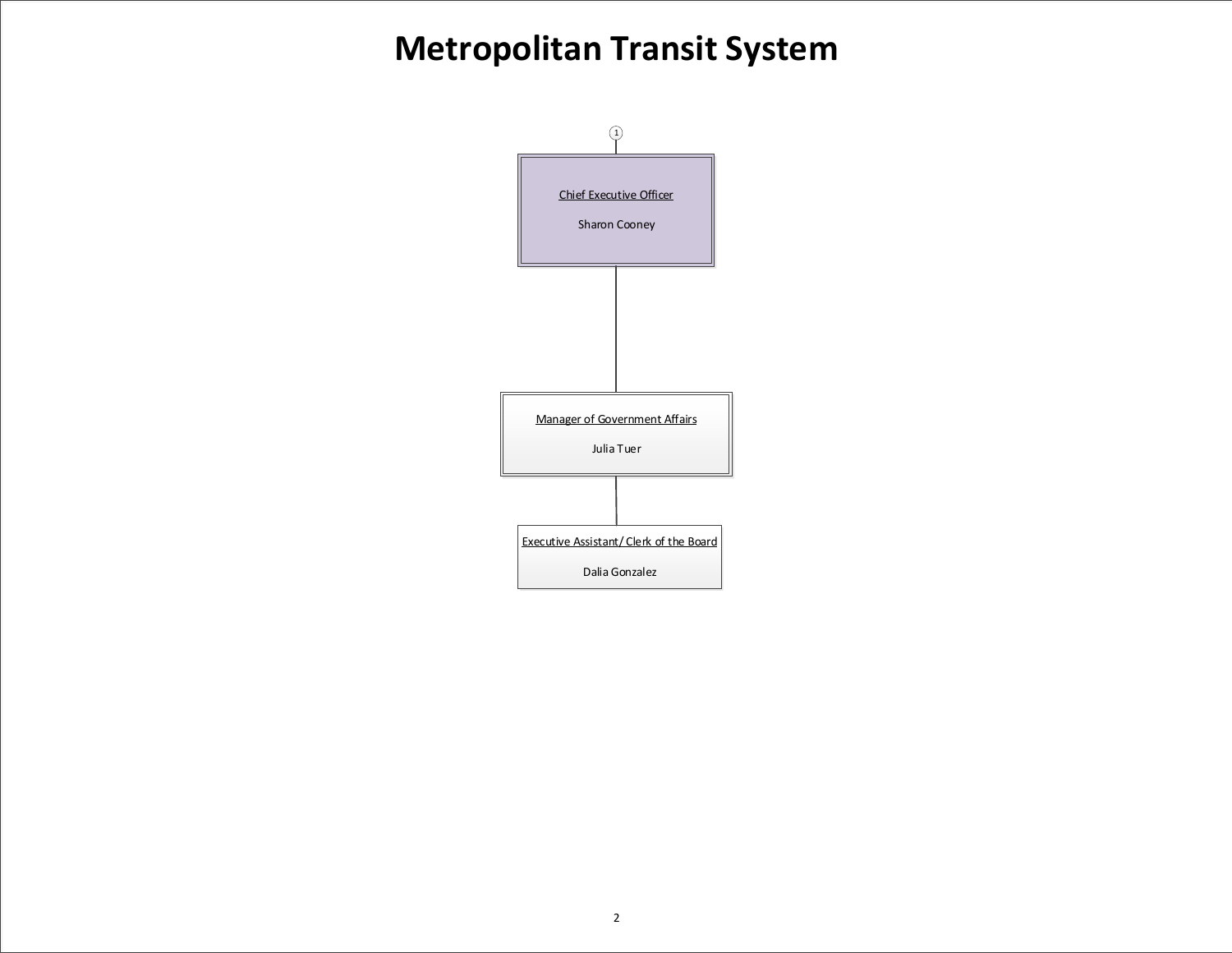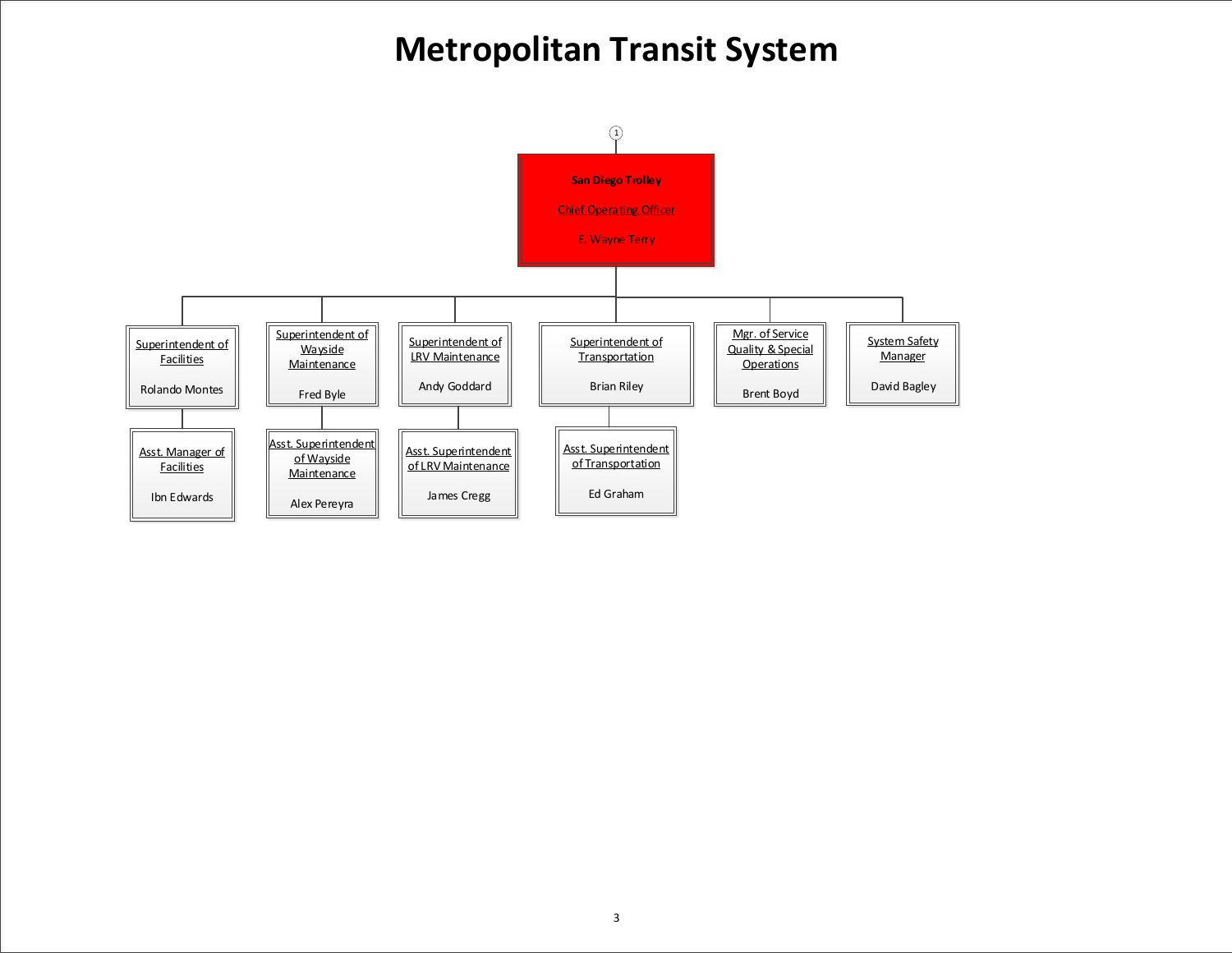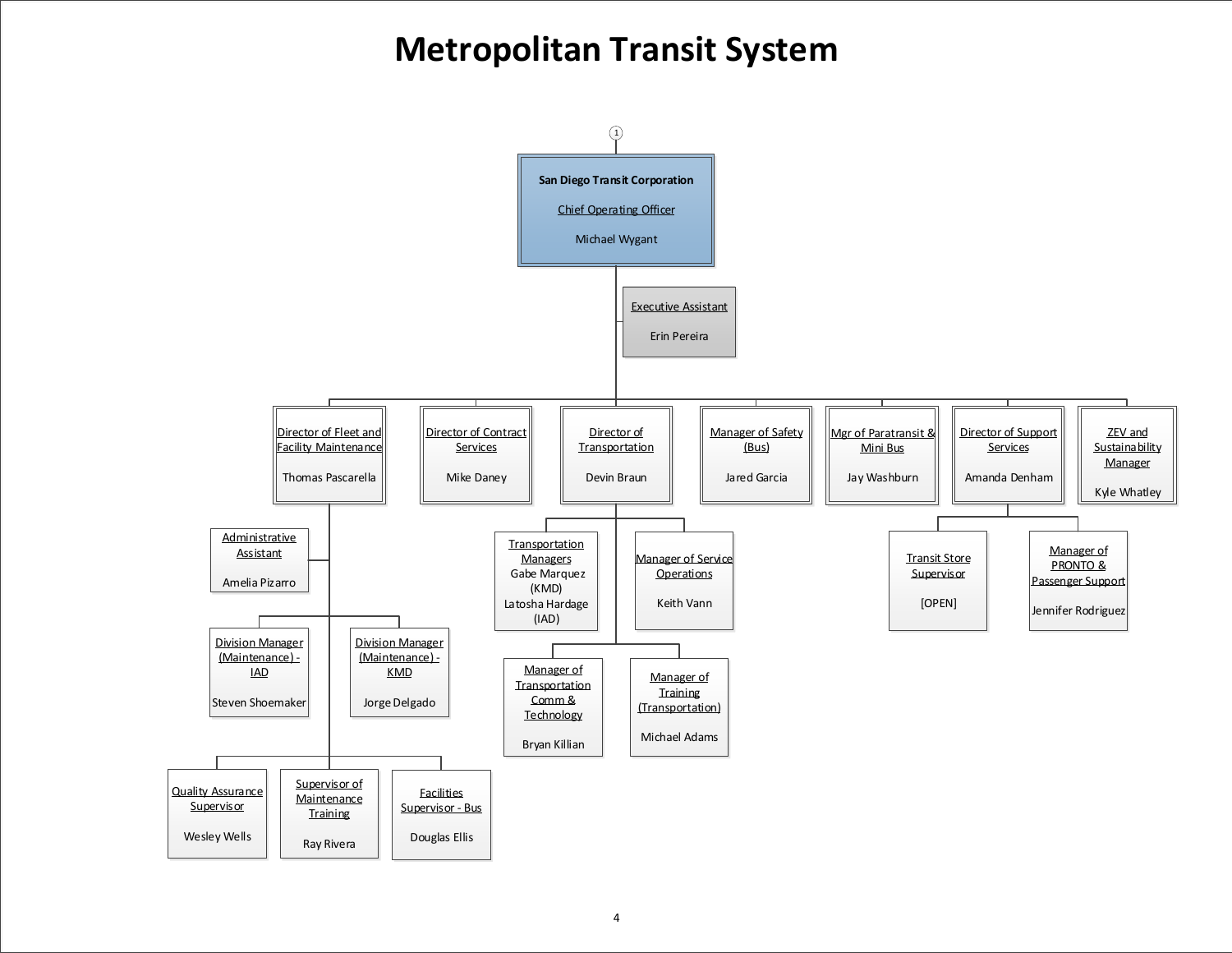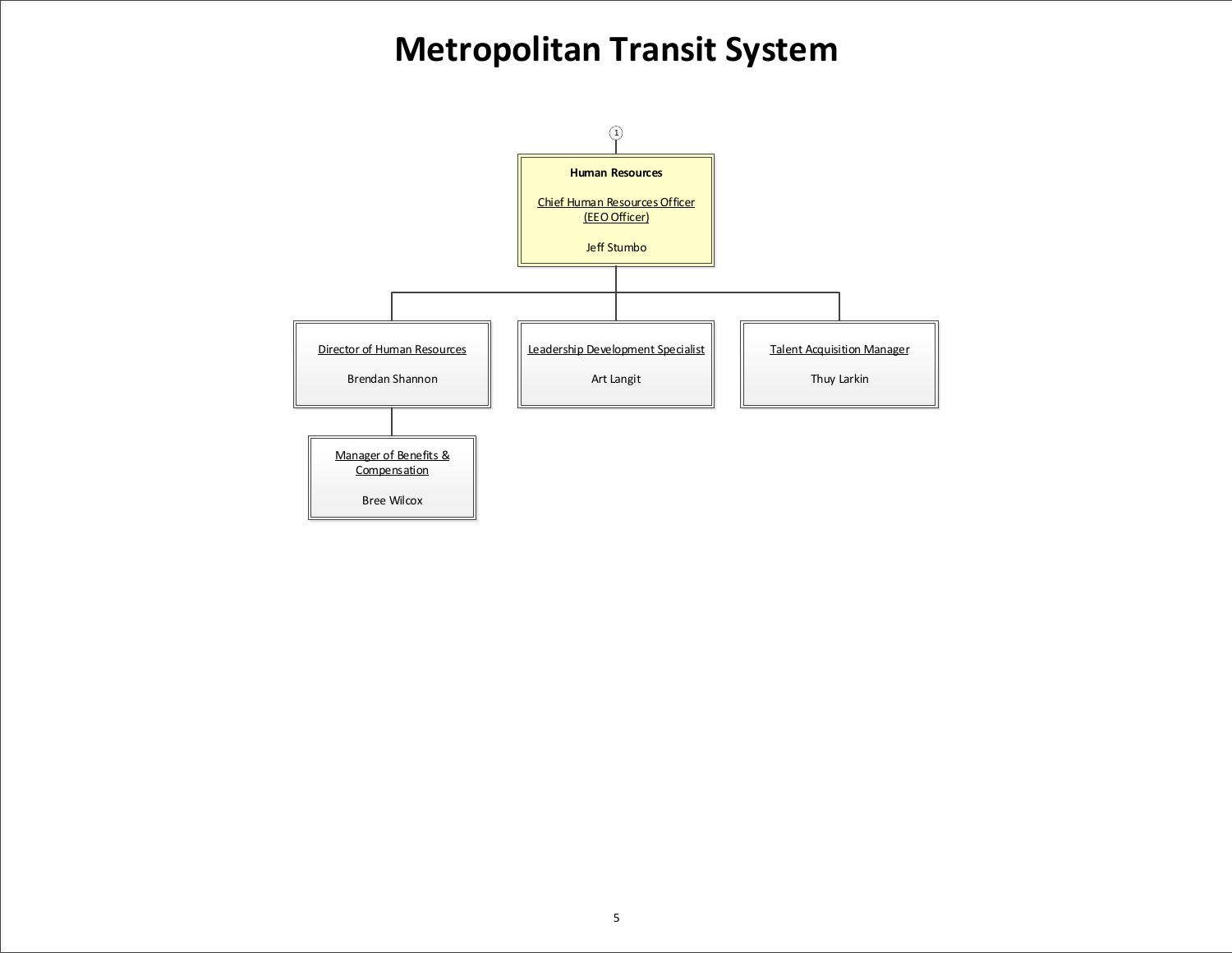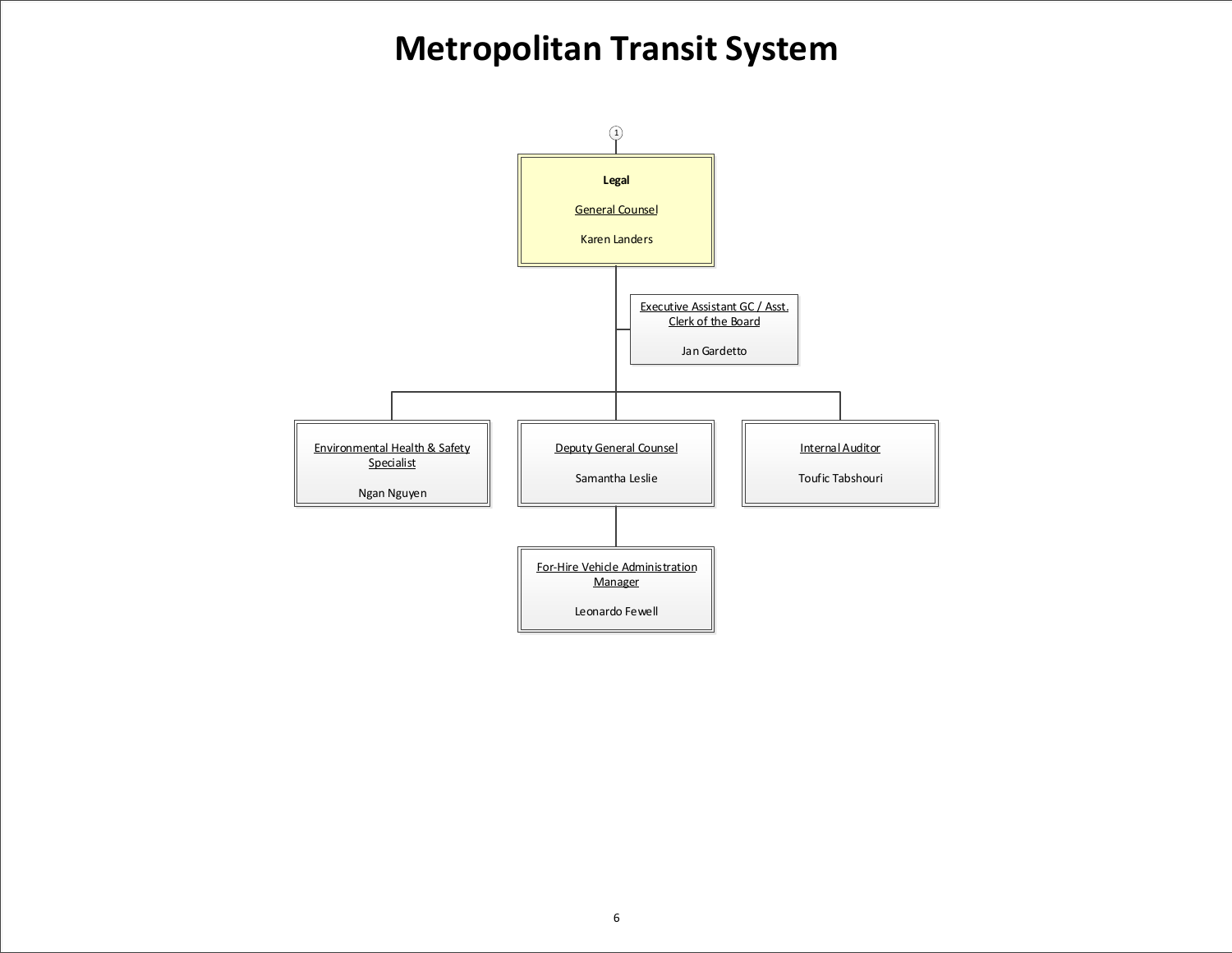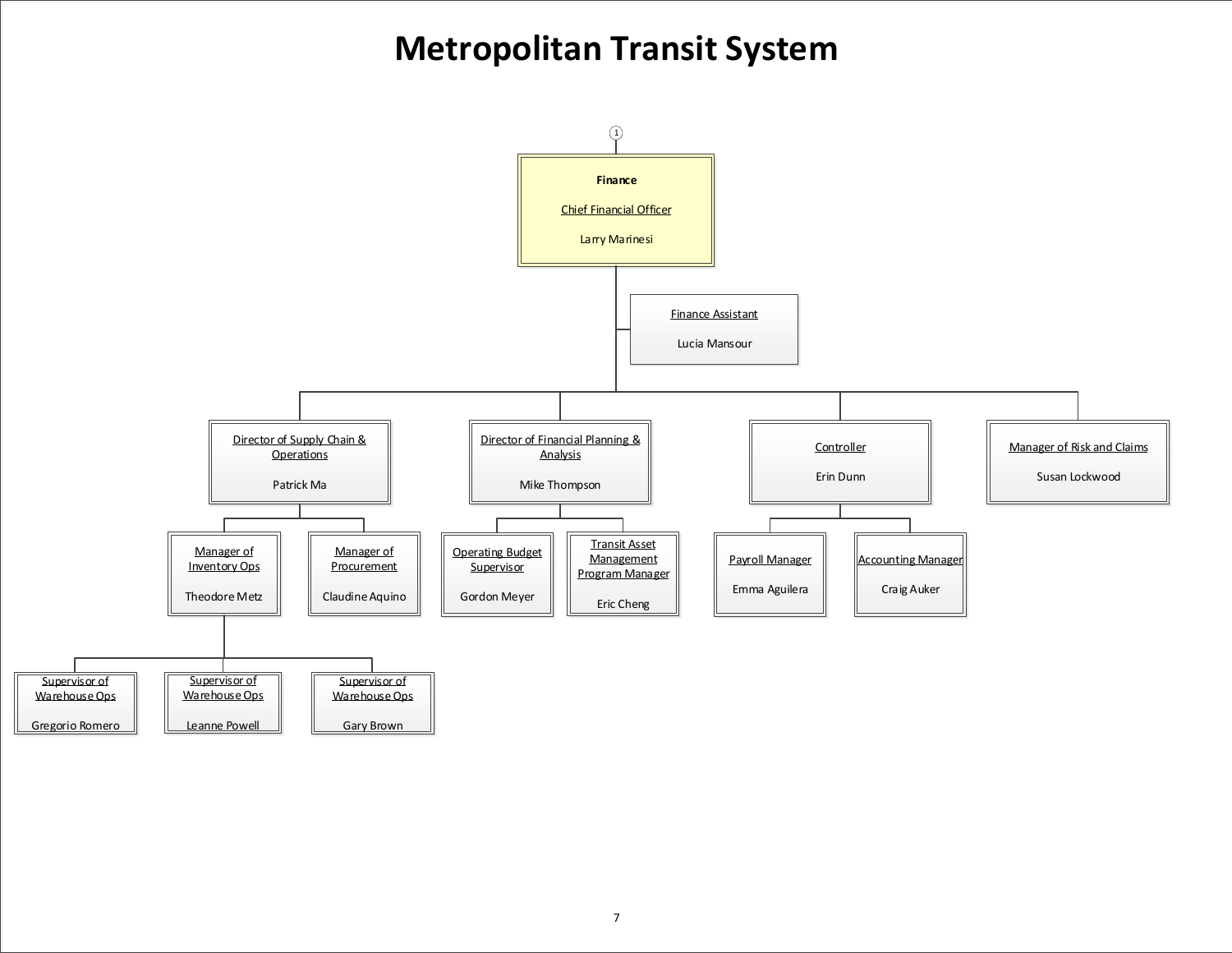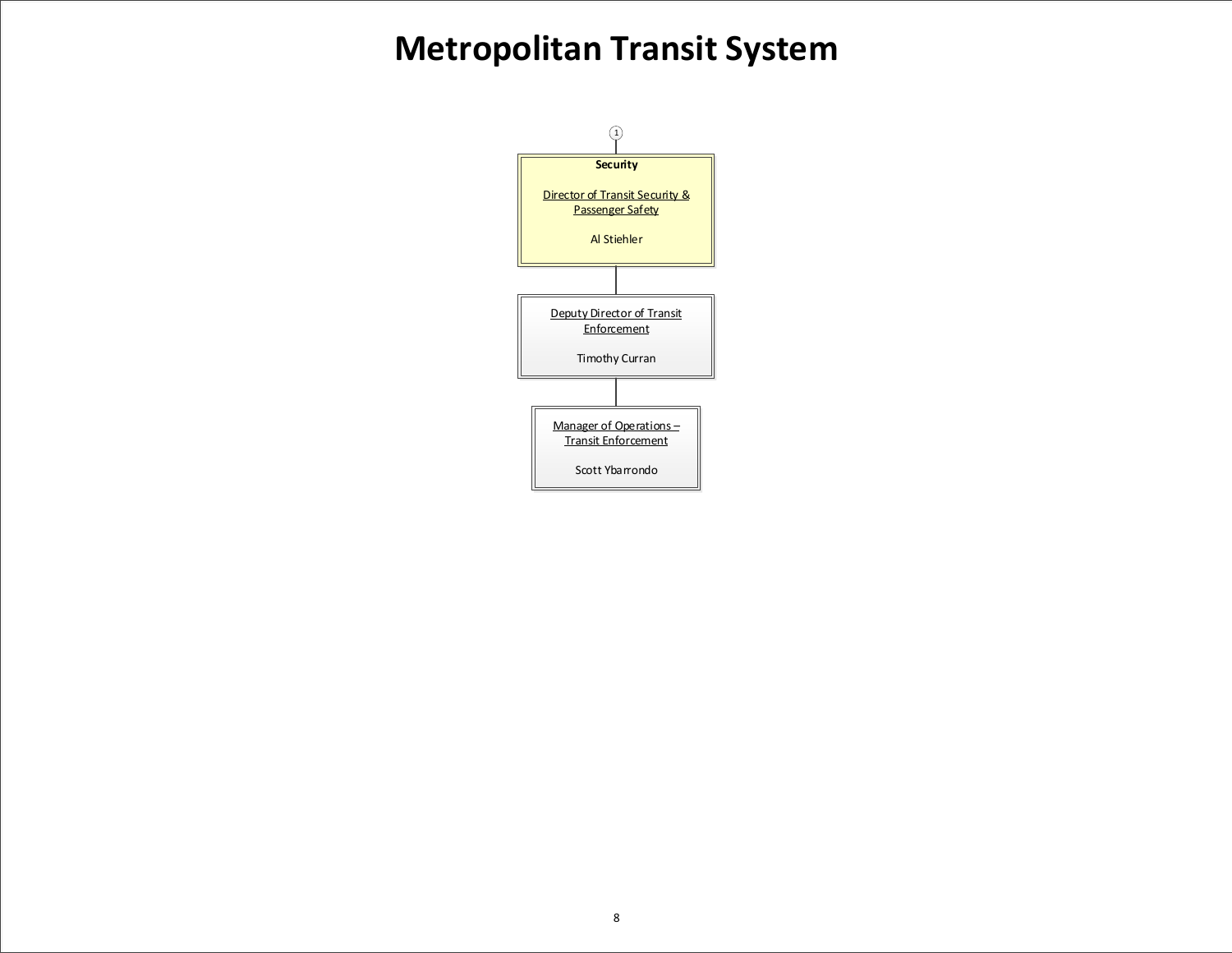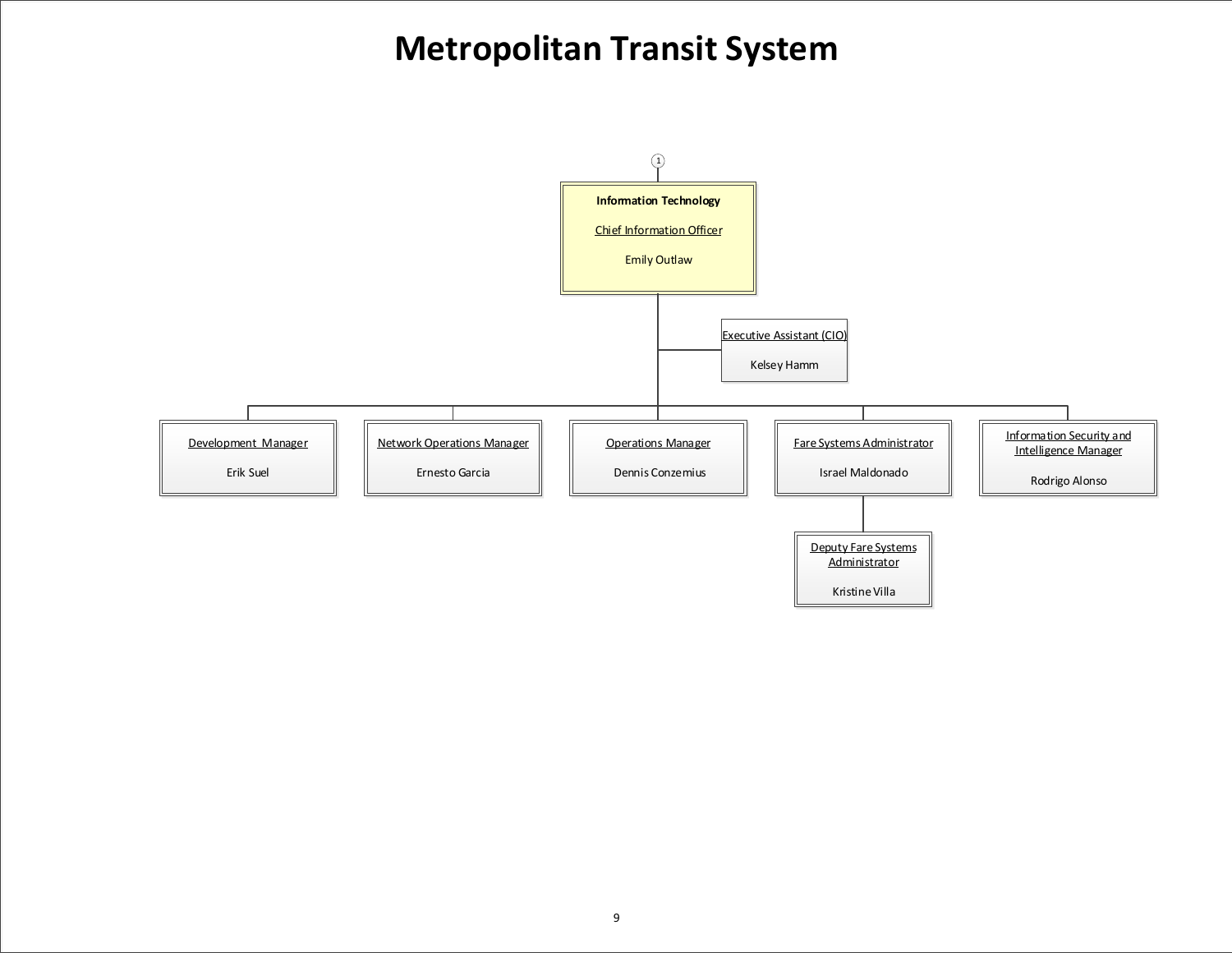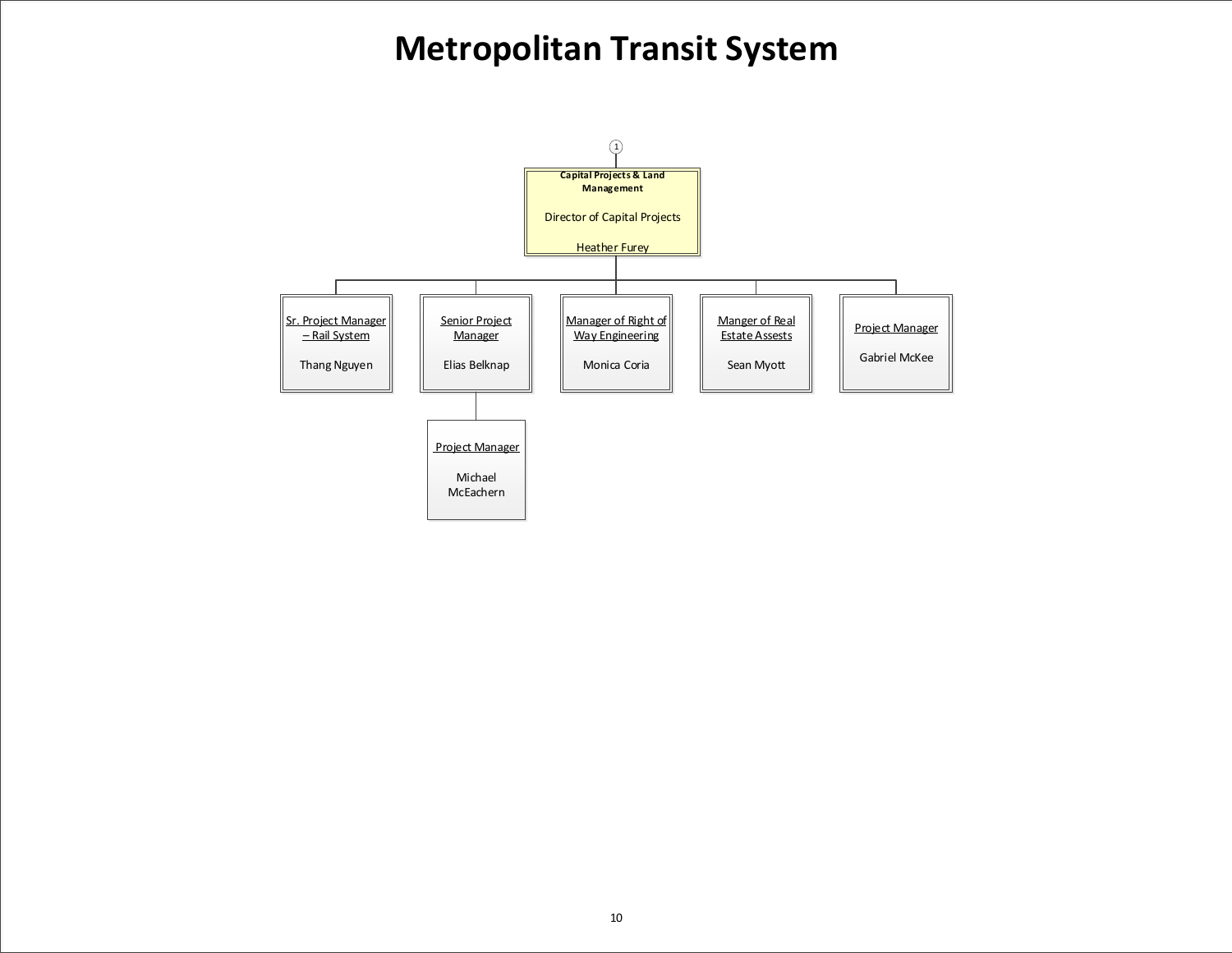